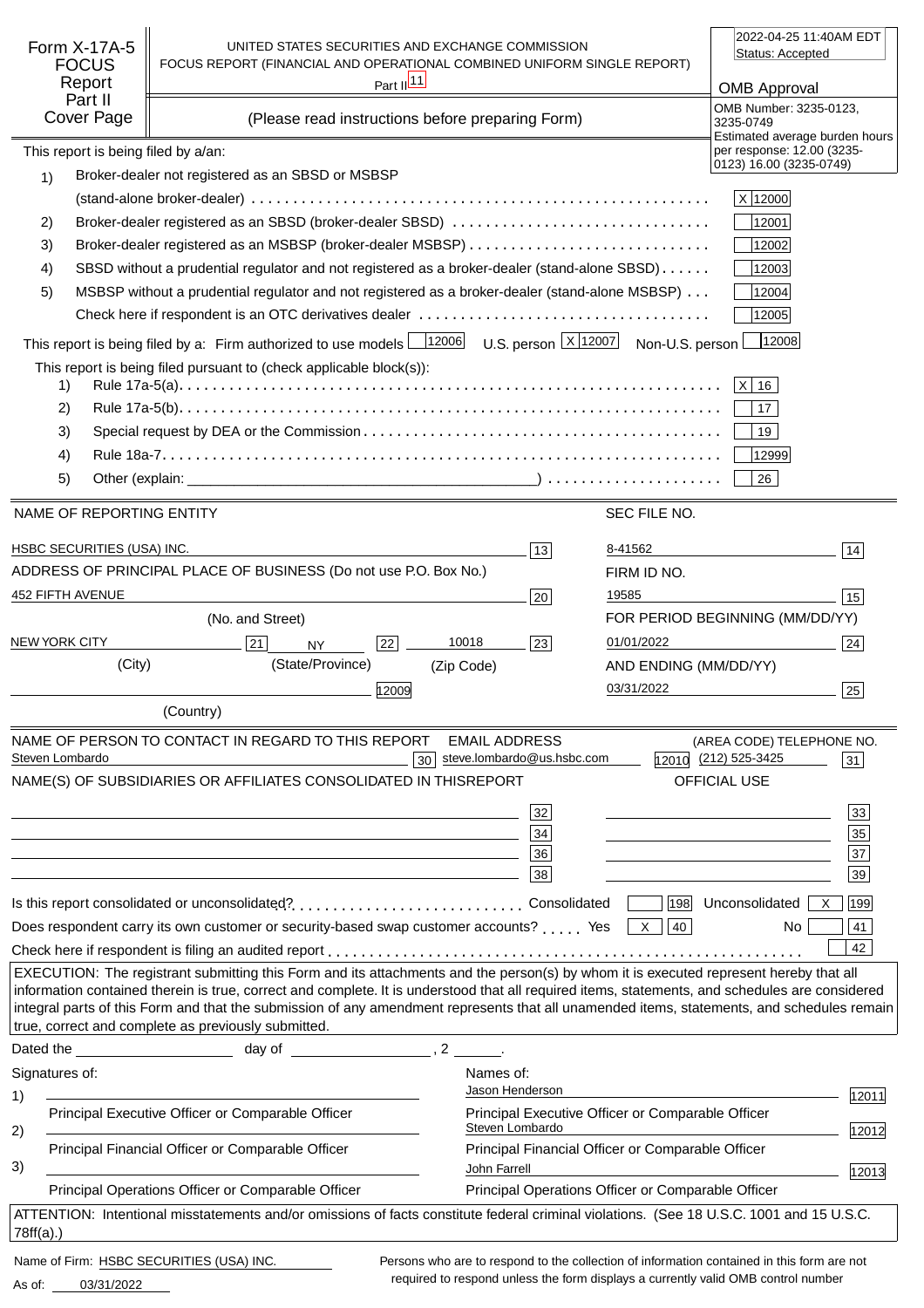FOCUS Report Part II

Items on this page to be reported by: Futures Commission Merchant

# NET CAPITAL REQUIRED

| A. Risk-Based Requirement                                                                                               |                     |             |
|-------------------------------------------------------------------------------------------------------------------------|---------------------|-------------|
| i. Amount of Customer Risk                                                                                              |                     |             |
|                                                                                                                         |                     |             |
|                                                                                                                         | 7425<br>456,822,627 |             |
| iii. Amount of Non-Customer Risk                                                                                        |                     |             |
| Maintenance Margin ················ \$ ____________ 908,239,240 7435                                                    |                     |             |
| iv. Enter 8% of line A.iii $\cdots \cdots \cdots \cdots \cdots \cdots \cdots \cdots \cdots \cdots \cdots \cdots \cdots$ | 72,659,139 7445     |             |
| v. Amount of uncleared swap margin $\cdots \cdots$ \$                                                                   |                     |             |
| vi. If the FCM is also registered as a swap dealer, enter 2% of Line A.v $\cdots \cdots$ \$                             | 7447                |             |
| vii. Enter the sum of Lines Aii, A.iv and A.vi. <b>For all acts of the State State Air Acts</b>                         | 529,481,766 7455    |             |
| B. Minimum Dollar Amount Requirement $\cdots\cdots\cdots\cdots\cdots\cdots\cdots\cdots\cdots\cdots\cdots$               | $1,000,000$ 7465    |             |
| C. Other NFA Requirement $\cdots \cdots \cdots \cdots \cdots \cdots \cdots \cdots \cdots \cdots \cdots \$               | 7475                |             |
| D. Minimum CFTC Net Capital Requirement.                                                                                |                     |             |
|                                                                                                                         |                     | 529.481.766 |
|                                                                                                                         |                     |             |

Note: If amount on Line D is greater than the minimum net capital requirement computed on Item 3760, then enter this greater amount on Item 3760. The greater of the amount required by the SEC or CFTC is the minimum net capital requirement.

582,429,943 \$ CFTC early warning level – enter the greatest of 110% of Line A.vii. or 150% of Line B or 150% of Line C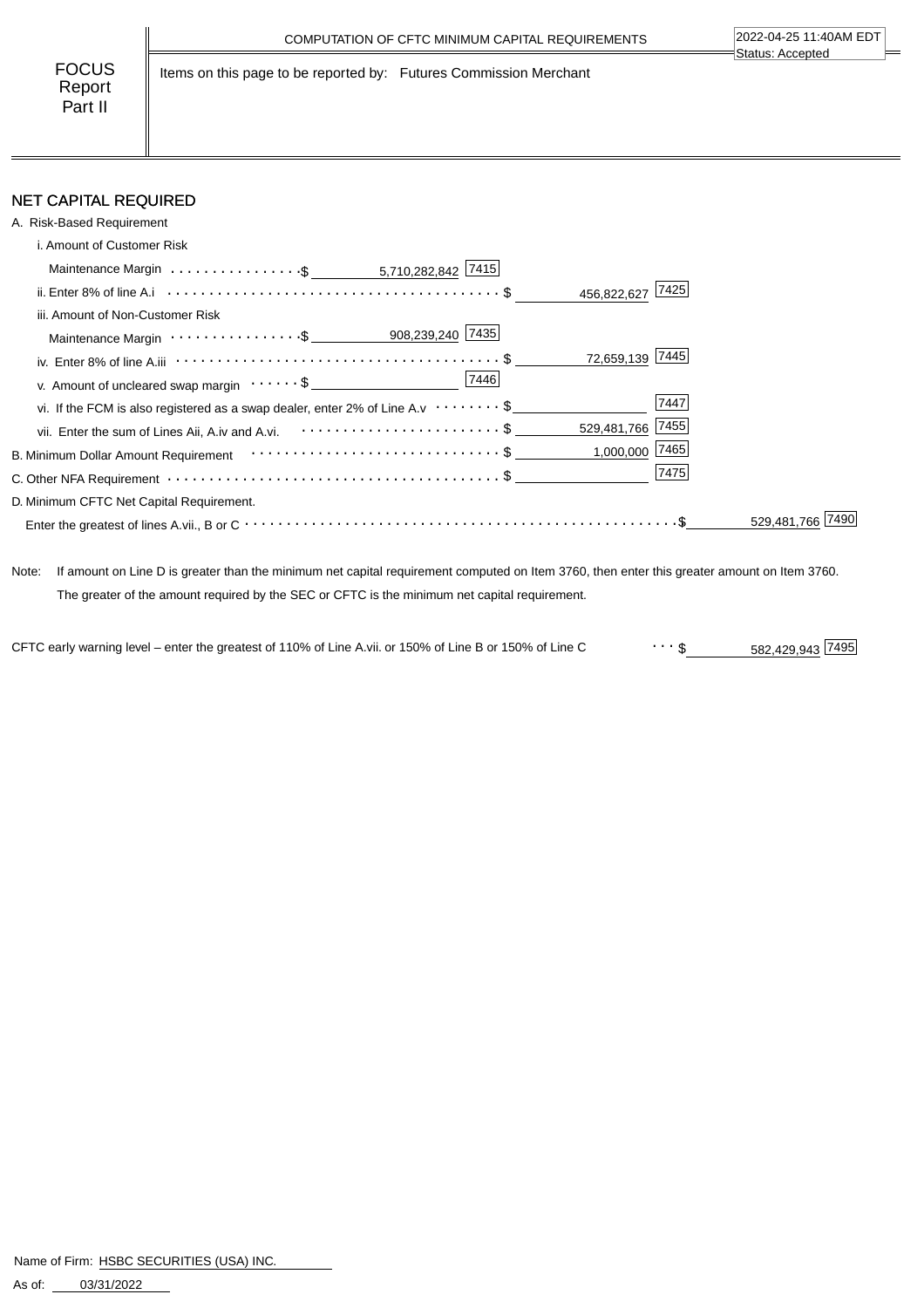Part II | Items on this page to be reported by: Futures Commission Merchant

## SEGREGATION REQUIREMENTS

| 1. Net ledger balance                                                                                                                                                                                                  |                        |             |
|------------------------------------------------------------------------------------------------------------------------------------------------------------------------------------------------------------------------|------------------------|-------------|
| A. Cash                                                                                                                                                                                                                | 1,647,881,633 7010     |             |
| B. Securities (at market) $\cdots$ $\cdots$ $\cdots$ $\cdots$ $\cdots$ $\cdots$ $\cdots$ $\cdots$ $\cdots$ $\cdots$ $\cdots$ $\cdots$ $\cdots$ $\cdots$ $\cdots$                                                       | 978,394,101 7020       |             |
|                                                                                                                                                                                                                        | 600,843,930 7030       |             |
| 3. Exchange traded options                                                                                                                                                                                             |                        |             |
| A. Add market value of open option contracts purchased on a contract market enterative content contents and a                                                                                                          | 4,035,306,319 7032     |             |
| B. Deduct market value of open option contracts granted (sold) on a contract market $\cdots\cdots\cdots\cdots\cdots\cdots$                                                                                             | 863,082,624) 7033      |             |
|                                                                                                                                                                                                                        | 6,399,343,359 7040     |             |
| 5. Accounts liquidating to a deficit and accounts with debit balances                                                                                                                                                  |                        |             |
| 246,498 7045                                                                                                                                                                                                           |                        |             |
| Less: amount offset by customer owned securities $\cdots \cdots \cdots \cdot$ \$ $\underbrace{(246,498)}$ 7047 \$                                                                                                      |                        | $0^{17050}$ |
|                                                                                                                                                                                                                        | 6,399,343,359 7060     |             |
| <b>FUNDS IN SEGREGATED ACCOUNTS</b>                                                                                                                                                                                    |                        |             |
| 7. Deposited in segregated funds bank accounts                                                                                                                                                                         |                        |             |
| A. Cash                                                                                                                                                                                                                | 12,024,973 7070        |             |
| B. Securities representing investments of customers' funds (at market)<br>expansive to the content of the securities of customers' funds (at market)<br>$\cdots$ $\cdots$ $\cdots$ $\ddots$ $\cdots$ $\ddots$ $\cdots$ |                        | $0$ 7080    |
|                                                                                                                                                                                                                        | 115,753,597 7090       |             |
| 8. Margins on deposit with derivatives clearing organizations of contract markets                                                                                                                                      |                        |             |
| A. Cash                                                                                                                                                                                                                | 2,473,820,582 7100     |             |
|                                                                                                                                                                                                                        | 174,294,497 7110       |             |
|                                                                                                                                                                                                                        |                        |             |
|                                                                                                                                                                                                                        | $(256, 475, 908)$ 7130 |             |
| 10. Exchange traded options                                                                                                                                                                                            |                        |             |
|                                                                                                                                                                                                                        | 4,035,306,319 7132     |             |
|                                                                                                                                                                                                                        | 863,082,624) 7133      |             |
| 11. Net equities with other FCMs                                                                                                                                                                                       |                        |             |
| A. Net liquidating equity                                                                                                                                                                                              | 83,557 7140            |             |
| B. Securities representing investments of customers' funds (at market)<br>$\cdots$ $\cdots$ $\uparrow$ $\cdots$ $\uparrow$ $\uparrow$ $\qquad$                                                                         |                        | 7160        |
|                                                                                                                                                                                                                        | 23,347,656 7170        |             |
| 12. Segregated funds on hand (describe:                                                                                                                                                                                | 53,078,021 7150        |             |
|                                                                                                                                                                                                                        | 6,554,365,496 7180     |             |
|                                                                                                                                                                                                                        | 155,022,137 7190       |             |
|                                                                                                                                                                                                                        | 110,000,000 7194       |             |
| 16. Excess (deficiency) funds in segregation over (under) Management Target Amount Excess $\cdots\cdots\cdots\cdots$                                                                                                   | 45,022,137 7198        |             |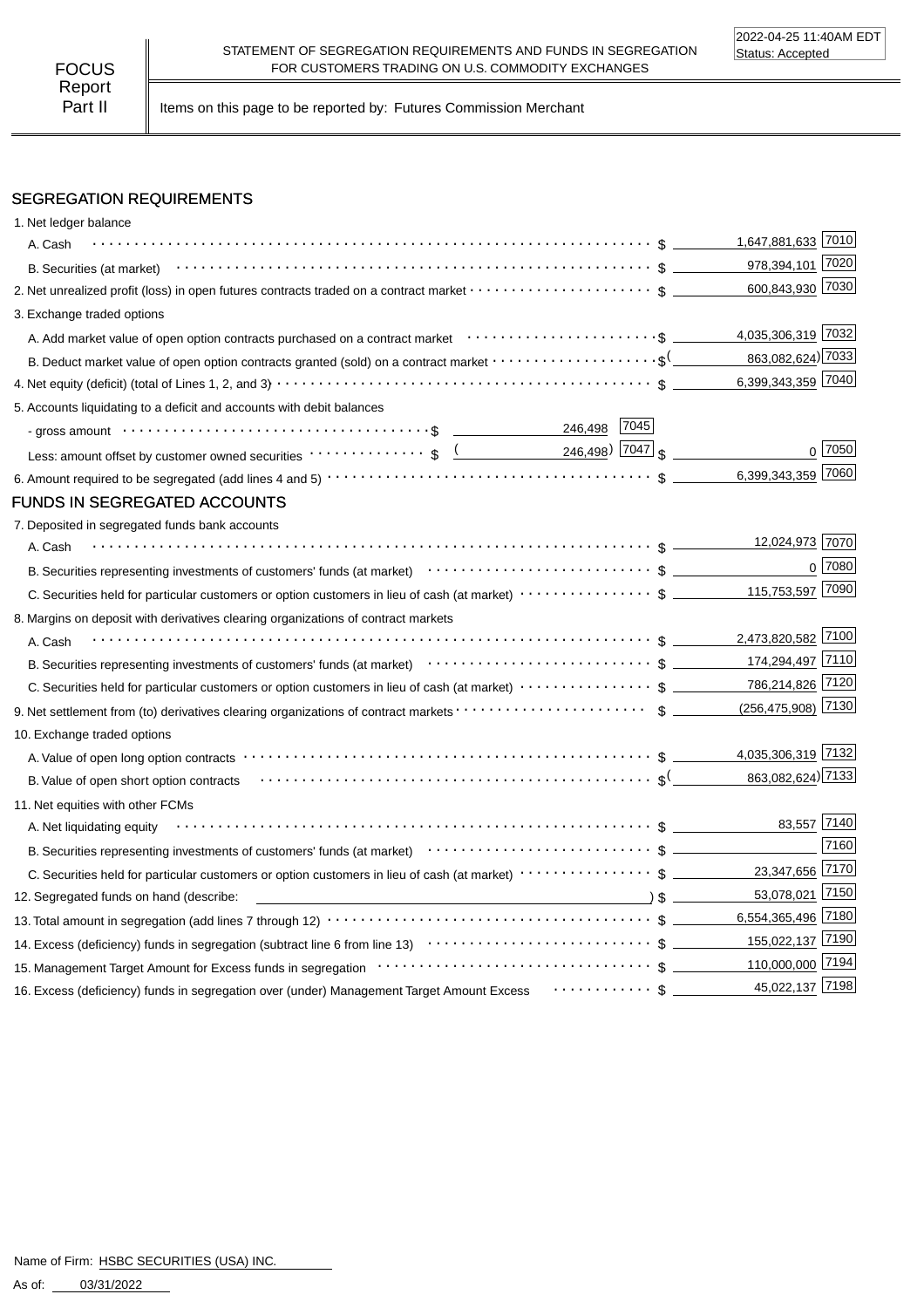#### STATEMENT OF CLEARED SWAPS CUSTOMER SEGREGATION REQUIREMENTS Status: Accepted AND FUNDS IN CLEARED SWAPS CUSTOMER ACCOUNTS UNDER SECTION 4D(F) OF THE COMMODITY EXCHANGE ACT 2022-04-25 11:40AM EDT

Items on this page to be reported by: Futures Commission Merchant

# CLEARED SWAPS CUSTOMER REQUIREMENTS

| 1. Net ledger balance                                                                                                                                       |                                  |                     |
|-------------------------------------------------------------------------------------------------------------------------------------------------------------|----------------------------------|---------------------|
| A. Cash                                                                                                                                                     | 1,259,092,781 8500               |                     |
|                                                                                                                                                             | 1,101,337,490 8510               |                     |
|                                                                                                                                                             | (774,442,633) 8520               |                     |
| 3. Cleared swaps options                                                                                                                                    |                                  |                     |
|                                                                                                                                                             |                                  | 0 8530              |
|                                                                                                                                                             |                                  | $0$ <sup>8540</sup> |
|                                                                                                                                                             |                                  |                     |
| 5. Accounts liquidating to a deficit and accounts with debit balances                                                                                       |                                  |                     |
| 25,561,692 8560                                                                                                                                             |                                  |                     |
| 25,561,692 <u>8570</u> s<br>Less: amount offset by customer owned securities $\cdots \cdots \cdots \cdots$ \$ $($                                           |                                  | 0 8580              |
| 6. Amount required to be segregated for cleared swaps customers (add Lines 4 and 5) $\cdots\cdots\cdots\cdots\cdots\cdots$ \$                               | 1,585,987,638 8590               |                     |
| FUNDS IN CLEARED SWAPS CUSTOMER SEGREGATED ACCOUNTS                                                                                                         |                                  |                     |
| 7. Deposited in cleared swaps customer segregated accounts at banks                                                                                         |                                  |                     |
| A. Cash                                                                                                                                                     | 17,065,343 8600                  |                     |
| B. Securities representing investment of cleared swaps customers' funds (at market) $\cdots\cdots\cdots\cdots\cdots\cdots$ \$                               |                                  | 0 8610              |
|                                                                                                                                                             | 36,471,637 8620                  |                     |
| 8. Margins on deposit with derivatives clearing organizations in cleared swaps customer segregated accounts                                                 |                                  |                     |
| A. Cash                                                                                                                                                     | 465,627,041 8630                 |                     |
| B. Securities representing investment of cleared swaps customers' funds (at market) $\cdots\cdots\cdots\cdots\cdots\cdots$ \$                               | 129,582,269 8640                 |                     |
|                                                                                                                                                             |                                  |                     |
|                                                                                                                                                             | $(38,083,574)$ 8660              |                     |
| 10. Cleared swaps options                                                                                                                                   |                                  |                     |
|                                                                                                                                                             |                                  | $0^{8670}$          |
|                                                                                                                                                             |                                  | $0$ <sup>8680</sup> |
| 11. Net equities with other FCMs                                                                                                                            |                                  |                     |
| A. Net liquidating equity                                                                                                                                   |                                  | 0 8690              |
|                                                                                                                                                             |                                  | 0 8700              |
|                                                                                                                                                             |                                  | $0^{8710}$          |
| 12. Cleared swaps customer funds on hand (describe: _____________________________                                                                           |                                  | 0  8715             |
| 13. Total amount in cleared swaps customer segregation (add Lines 7 through 12) $\cdots\cdots\cdots\cdots\cdots\cdots\cdots$ \$ _________1,675,528,569 8720 |                                  |                     |
| 14. Excess (deficiency) funds in cleared swaps customer segregation (subtract Line 6 from Line 13) $\cdots$ \$                                              | 89,540,931 8730                  |                     |
| 15. Management target amount for excess funds in cleared swaps segregated accounts $\cdots\cdots\cdots\cdots\cdots\quad$ \$                                 | 75,000,000 8760                  |                     |
| 16. Excess (deficiency) funds in cleared swaps customer segregated accounts over (under) management target<br>excess                                        | 14,540,931 8770<br>$\frac{1}{2}$ |                     |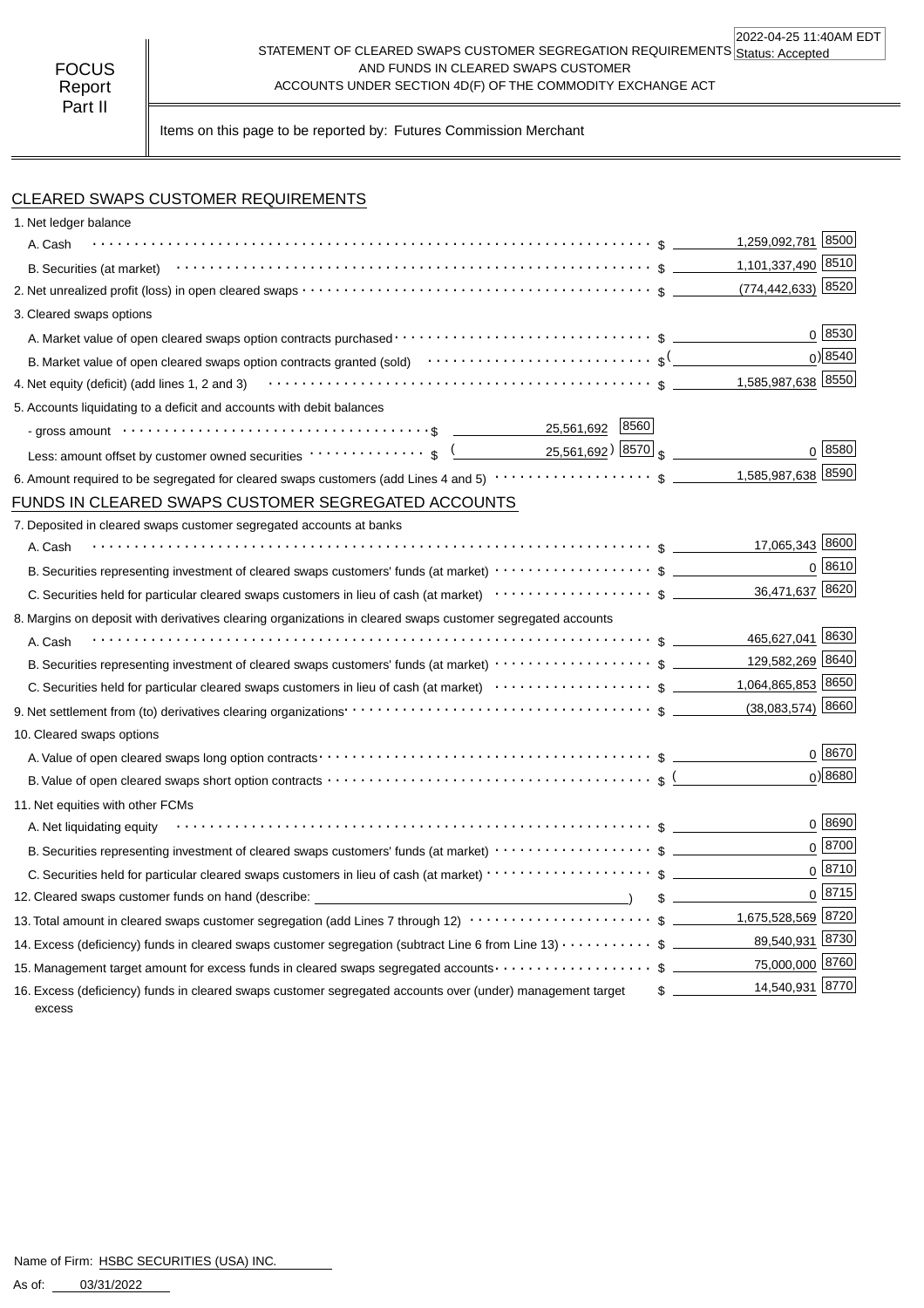Part II | Items on this page to be reported by a: Futures Commission Merchant

|                                                                                                                                      | 7200 |
|--------------------------------------------------------------------------------------------------------------------------------------|------|
| 2. Funds/property in segregated accounts                                                                                             |      |
| 7210                                                                                                                                 |      |
| 7220                                                                                                                                 |      |
| C. Total funds/property in segregated accounts $\cdots \cdots \cdots \cdots \cdots \cdots \cdots \cdots \cdots \cdots \cdots \cdots$ | 7230 |
|                                                                                                                                      | 7240 |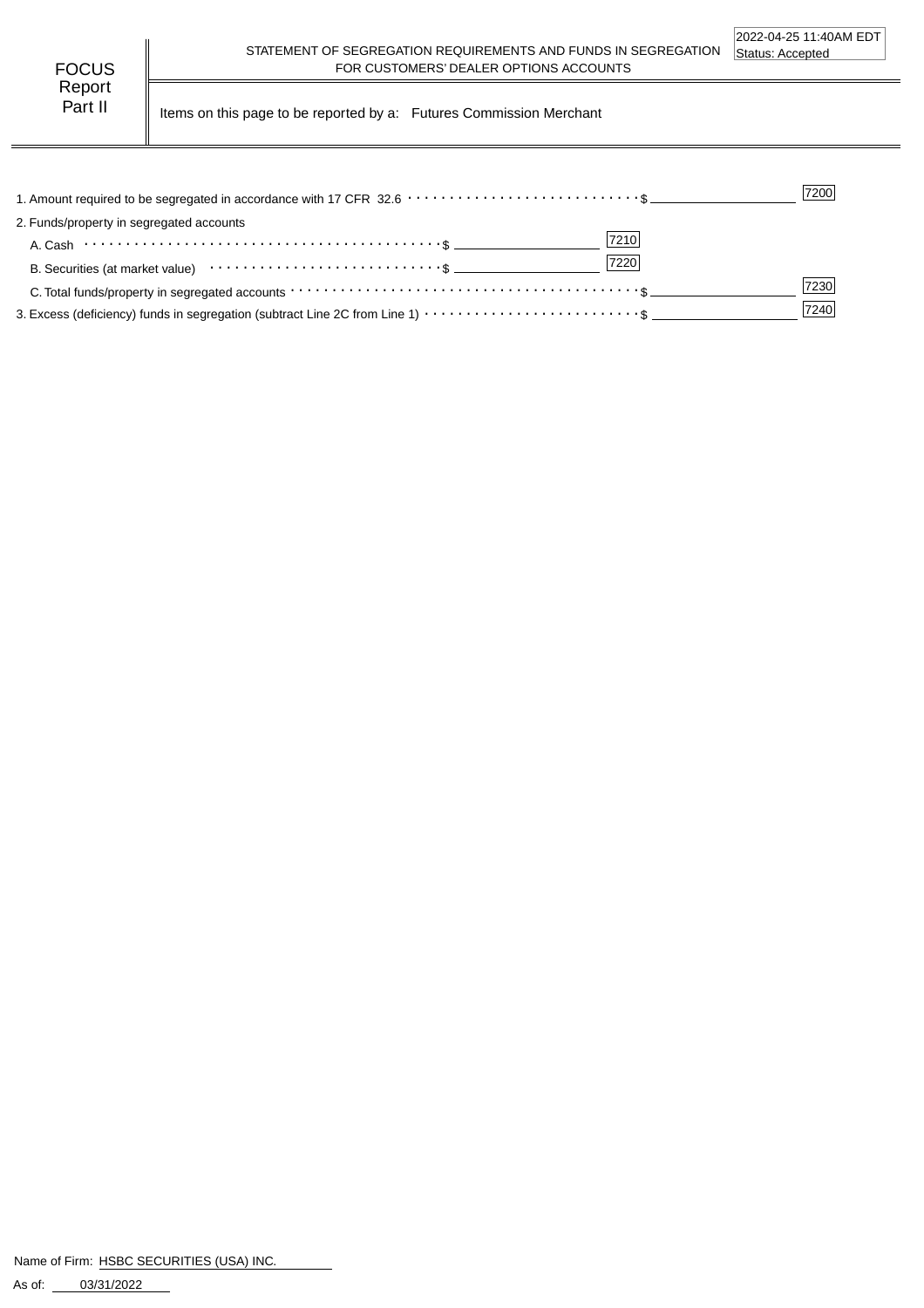### STATEMENT OF SECURED AMOUNTS AND FUNDS HELD IN SEPARATE ACCOUNTS FOR FOREIGN FUTURES FOCUS IN SEPARATE ACCOUNTS FOR FOREIGN FUTURES<br>Report

Part II | Items on this page to be reported by a: Futures Commission Merchant

### FOREIGN FUTURES AND FOREIGN OPTIONS SECURED AMOUNTS

| Amount required to be set aside pursuant to law, rule or regulation of a foreign government                      |                  | 7305       |
|------------------------------------------------------------------------------------------------------------------|------------------|------------|
| 1. Net ledger balance - Foreign futures and foreign option trading - All Customers                               |                  |            |
| A. Cash                                                                                                          | 98,131,076 7315  |            |
| B. Securities (at market)                                                                                        | 51,989,455 7317  |            |
| 2. Net unrealized profit (loss) in open futures contracts traded on a foreign board of trade \$                  | 27,773,343 7325  |            |
| 3. Exchange traded options                                                                                       |                  |            |
| A. Market value of open option contracts purchased on a foreign board of trade\$                                 |                  | $0$  7335  |
| B. Market value of open contracts granted (sold) on a foreign board of trade \$                                  |                  | $0^{7337}$ |
|                                                                                                                  | 177,893,874 7345 |            |
| 5. Accounts liquidating to a deficit and accounts with                                                           |                  |            |
| 960,262 7351                                                                                                     |                  |            |
| $936,616$ ) 7352 \$<br>Less: amount offset by customer owned securities expressed contained and \$               | 23,646 7354      |            |
| 6. Amount required to be set aside as the secured amount - Net Liquidating Equity Method (add lines 4 and 5)  \$ | 177,917,520      | 7355       |
| 7. Greater of amount required to be set aside pursuant to foreign jurisdiction (above) or line 6. \$             | 177,917,520 7360 |            |